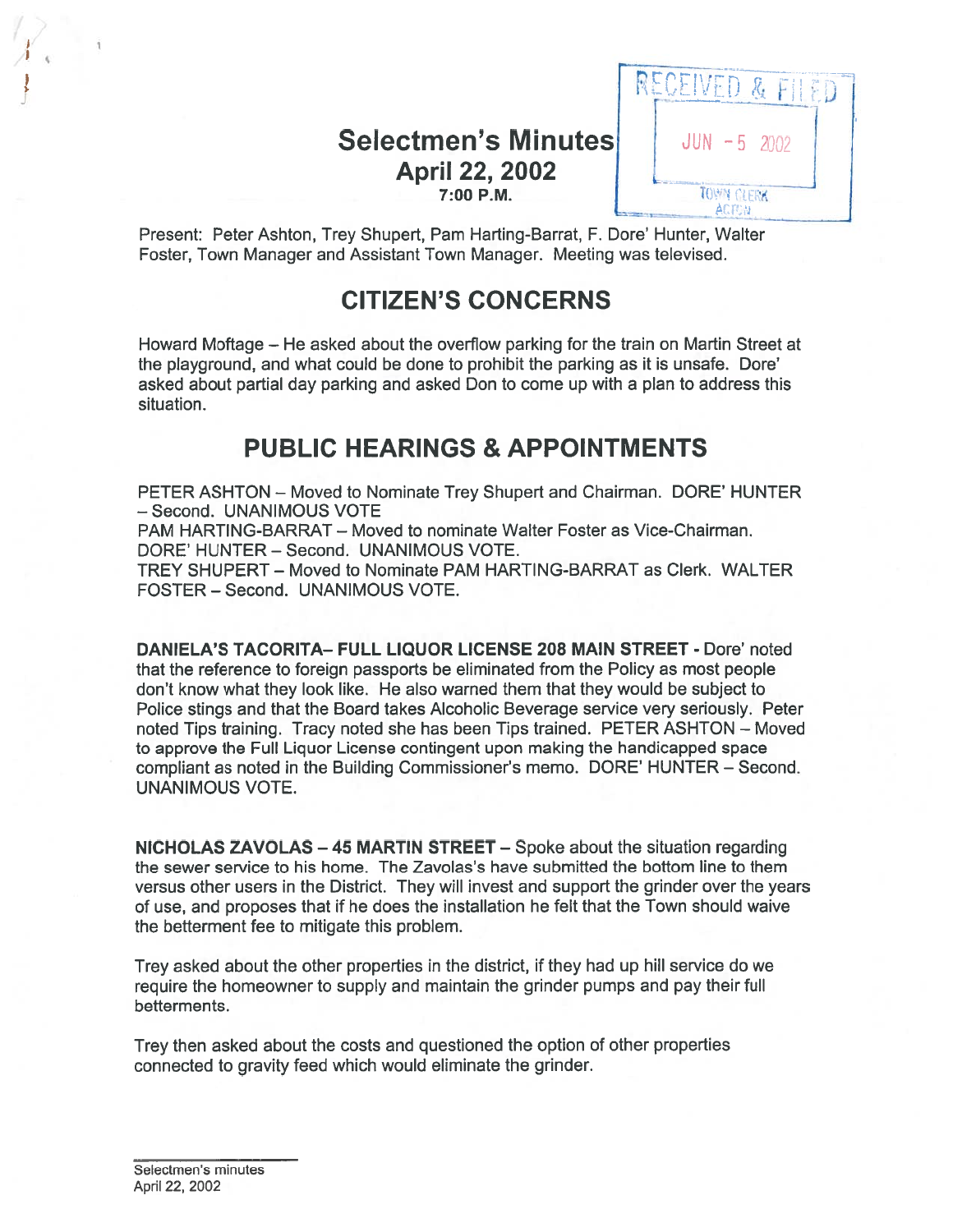Dore' asked when the PS was signed, and when they purchased their home, and his assertion about <sup>1998</sup> knowledge through <sup>a</sup> <sup>p</sup>lan and he asked to be shown <sup>a</sup> copy of the <sup>p</sup>lan. He doesn't seem to see the 98 <sup>p</sup>lan in his materials.

Dore' asked that it be supplied to him. Mr. Zavolas wants his service at the curb line and is disinterested in the line coming to the property as an easement from the neighbors. It was noted that it would be better to not rely on machinery to ge<sup>t</sup> the gravity feed, and was asked if the town could ge<sup>t</sup> an easement would he be interested. He said yes, but was concerned about clogs happening, and felt that handling it his way vs. involving the two other properties whom do not wish to hooked-up at this time might be better. Dore' asked if he had plans to sub-divide his property. He had no plans but would not pu<sup>t</sup> it in <sup>a</sup> Conservation Restriction.

Mr. Zavolas feels their solution was the least costly, but if the Town were to ge<sup>t</sup> and pay for the easements and install the <sup>p</sup>ipe he would do it that way. He wants sewer to his property but felt that his suggestion was more generous.

Peter indicated they had said they would try to resolve this and he asked about any concern about that type of solution that was offered.

MAKAHA RESTAURANT DISCIPLINARY HEARING - Chief Widmayer gave an overview of what has been taking <sup>p</sup>lace since the last Board Meeting. They have supplied the officers and he suggested that the attorney be allowed to spea<sup>k</sup> on behalf of his client.

He had asked that they be allowed to have time (three months) to complete changes before the Selectmen made their decision. They offered money to the DARE program to educate children to promote responsible alcohol use. They want to have <sup>a</sup> doorman vs. police detail and only on Friday night. They asked about shutting off liquor at an earlier time such as 17:00. He feels that they would like to institute the suggestions in his letter for them to see if they will work to address the problem long range.

DORE' HUNTER - Moved to accep<sup>t</sup> <sup>a</sup> continuation as requested, and we revisit it after 3 months at our July 15<sup>th</sup> meeting at which time we will review it again. WALTER FOSTER - Second. Attorney Diemert will prepare <sup>a</sup> supplement to his letter for the Chief and Town Manager.

It was suggested the Thursday and Friday be the nights to have <sup>a</sup> person at the door. His client would like to have it revisited. The Police Chief suggested the time be changed to 7-12 for the Doorman.

Walter reminded them that if the Board receives any complaints before the <sup>3</sup> months we address it immediately.

DRINKS AND COMPANY, INC. -- TRANSFER OF ALL ALCOHOLIC LICENSE AS A PACKAGE STORE — The Board discussed liquor service policy and the importance of responsible sales of alcoholic beverages. They are scheduled to take the Tips course and have been working in the store since August. They had several people presen<sup>t</sup> who attested to Mr. Ciotti's ethics and character, and urged the Board approve this transfer.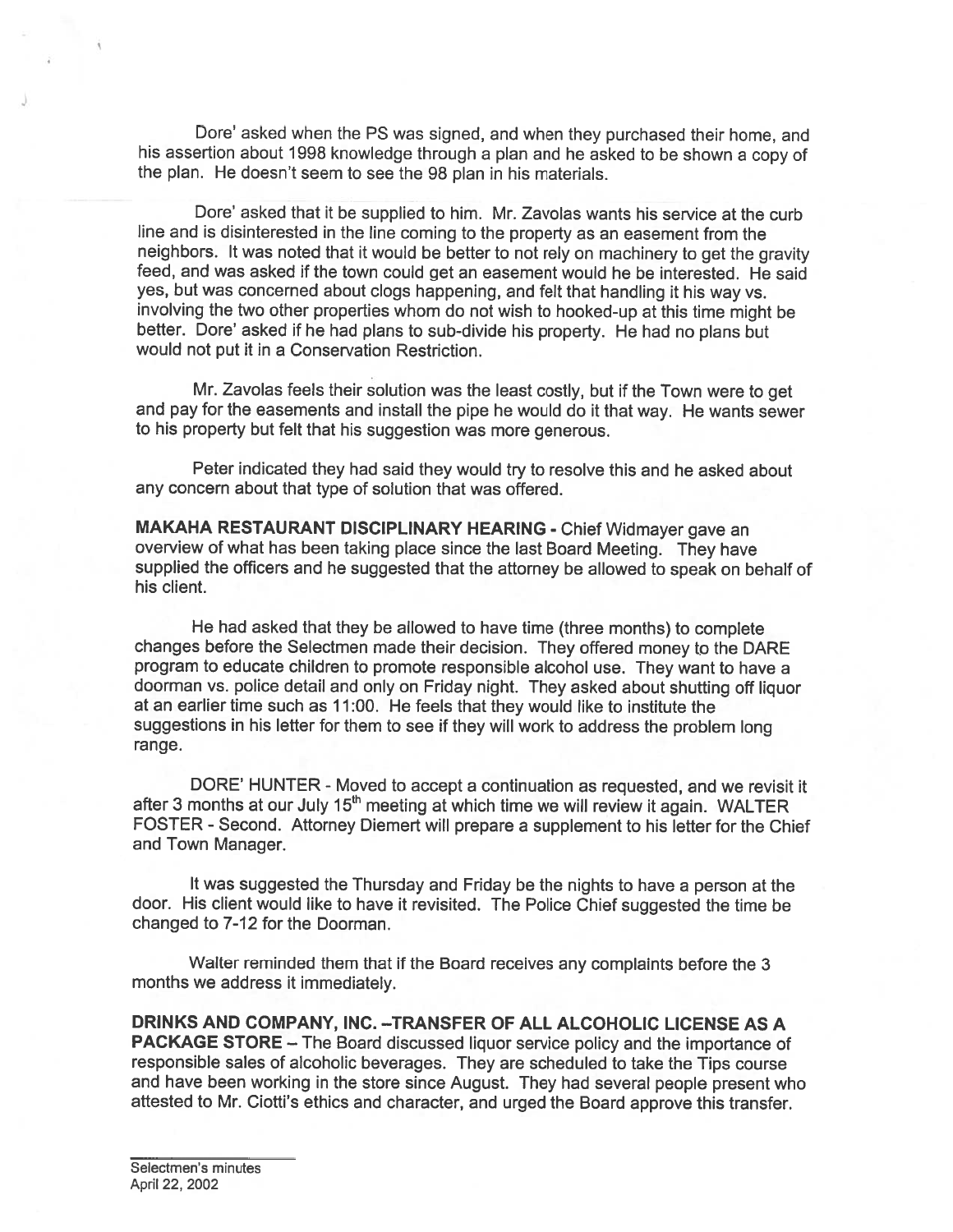PETER ASHTON — Moved to approve. PAM HARTING-BARRAT — SECOND. UNANIMOUS VOTE.

#### SELECTMEN'S BUSINESS

ACTON LIONS CLUB FAIR REQUEST — Don thought that the prison officials need to be involved. He was concerned about whether or not the fields might be planted or in case of rain, it would be <sup>a</sup> major problem as well as safe parking. He will continue to find alternative sites. They noted that it had to be soon, as the Lions needed to know whether or not to book the event.

### 9 HOSMER STREET — REQUEST TO MOVE A SPEED ZONE SIGN

DORE' HUNTER — Moved to Approve. PAM HARTING-BARRET — Second. UNANIMOUS VOTE.

EDC BROCHURE - Trey asked Pam and Walter to comment. Pam said that are waiting to have this approved by the Board. Changes have been made and it looks better. Dore' commented that the notation of sewer fees is not correct. The map could be clearer and slide it to the right.

PROPOSED SELECTMEN'S AGENDA - The schedule was approved at presented.'

SETTING APRIL'S O&M SEWER RATE -John Murray informed the Sewer Commissioners that the average amount of daily flow had increased from approximately 21,000 gallons in February/March period to approximately 31,000 gallons in April period. This increase resulted in <sup>a</sup> decrease in the unsubsidized rate per gallon to cover only period expenses from six cents in Feb./March to three and <sup>a</sup> half cents in April.

John also briefed the Sewer Commissioners on three significant concerns regarding the financial viability of operating the sewers in the Middle Fort Pond Brook Sewer Area. The first was recapturing O&M costs, which occurred before the plant and collection system were accepting flow. Referencing information previously provided to the Sewer Commissioners, Mr. Murray pointed out that approximately \$24,500 of costs had not been charged to the users in the Sewer Area. The Sewer By-Law (Town By-Law D10) mandates that users to pay for 100% of the operations and maintenance costs. Therefore, it requires these expenses be recaptured before June 30, 2002.

The second concern was for the lack of any working capital. Mr. Murray informed the Sewer Commissioners that financially the O&M function was operating hand -to- mouth. The lack of working capital was requiring vendors to wait for payment and requiring the early paymen<sup>t</sup> of monthly charges by the Town and Schools.

The third financial concern was the use of gift funds for funding cash flow needs, construction expenses and to provide <sup>a</sup> rate subsidy to residential users of the system. John is concern that the demands for funding from each need may exceed the total amount of the gifts.

Sewer Commissioner Shupert stated that he was concerned by both the lack of working capital and recapture of the pre-flow O&M costs. Sewer Commissioner Hunter stated his priority was the continuation of the subsidy to residential customers. In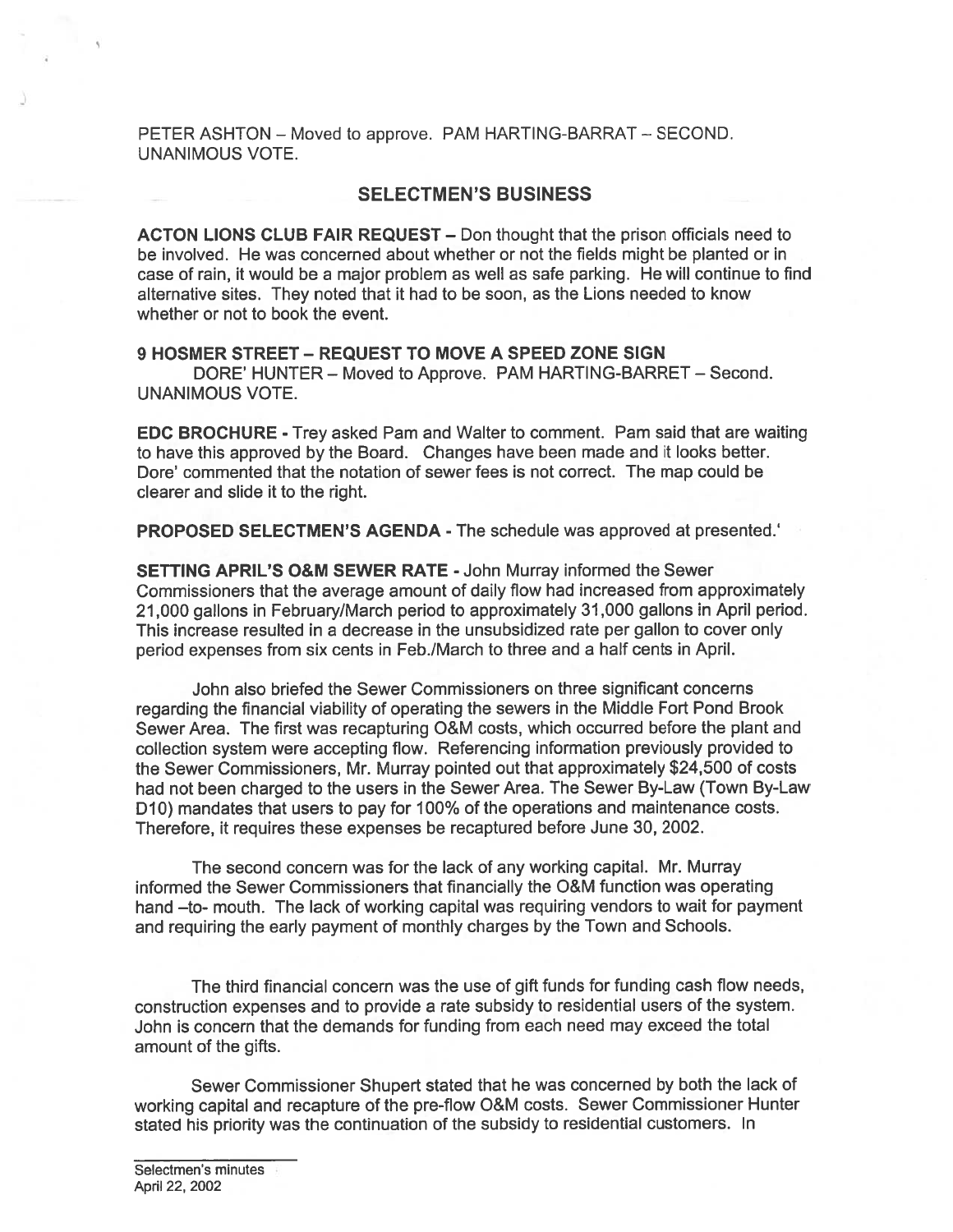addition, he believed the subsidy was <sup>a</sup> key componen<sup>t</sup> in the decision for additional residential users to connect to the system. Sewer Commissioner Ashton asked if Staff had <sup>a</sup> recommendation given the financial concerns. Mr. Murray recommended that the Sewer Commissioners adopt an amount greater than the 3.5 cents necessary for April expenses to cover <sup>a</sup> portion of the pre-flow operations costs. Due to the fact, Doug Halley was quoted in the Beacon that the UN-subsidized rate would soon be 3.8 cents; John felt that was the maximum rate he could recommend.

The Sewer Commissioners also expressed their dissatisfaction with the Water District's requirement that the Town sign <sup>a</sup> document, which states in par<sup>t</sup> that the Water District is not responsible for the accuracy of water readings provided to the Town for the calculation of sewer O&M charges. Sewer Commissioner Hunter stated that he had sent to the Water District Manager <sup>a</sup> list of questions concerning this matter and copied the Sewer Commissioners. The Water District Manager responded to Sewer Commissioner Hunter's questions by stating the questions related to policy matters rather than operational decisions and as such, the questions were being forwarded to the Water Commissioners. Sewer Commissioner Ashton obtained <sup>a</sup> consensus of the Sewer Commissioners for Staff to arrange <sup>a</sup> public meeting between the Water Commissioners and the Sewer Commissioners to resolve this issue.

DORE' HUNTER Moved to establish the unsubsidized rate at 3.8 cents per gallon, set the residential rate at I cent per gallon, to appropriate the difference between subsidized rate of 1 cent and the unsubsidized rate of 3.8 cents for residential users only from the Sewer Gift Funds, and to bill on <sup>a</sup> percentage of Title V flow utilized in Feb/March billing process. PAM HARTING-BARRAT - seconded UNANIMOUS VOTE

### OTHER BUSINESS

SELECTMEN'S REPORT — It was decided to add the Sewer Commissioner's Report to each Agenda and to add it as Roman numeral four.

# CONSENT AGENDA

DORE' HUNTER —Moved to approve. WALTER FOSTER — Second. UNANIMOUS VOTE

## TOWN MANAGER'S REPORT

USE OF THE TOWN COMMON - Nashoba Valley Church has asked permission to use the Town Common for <sup>a</sup> Prayer Service in conjunction with the National Day of Prayer. The Board approved.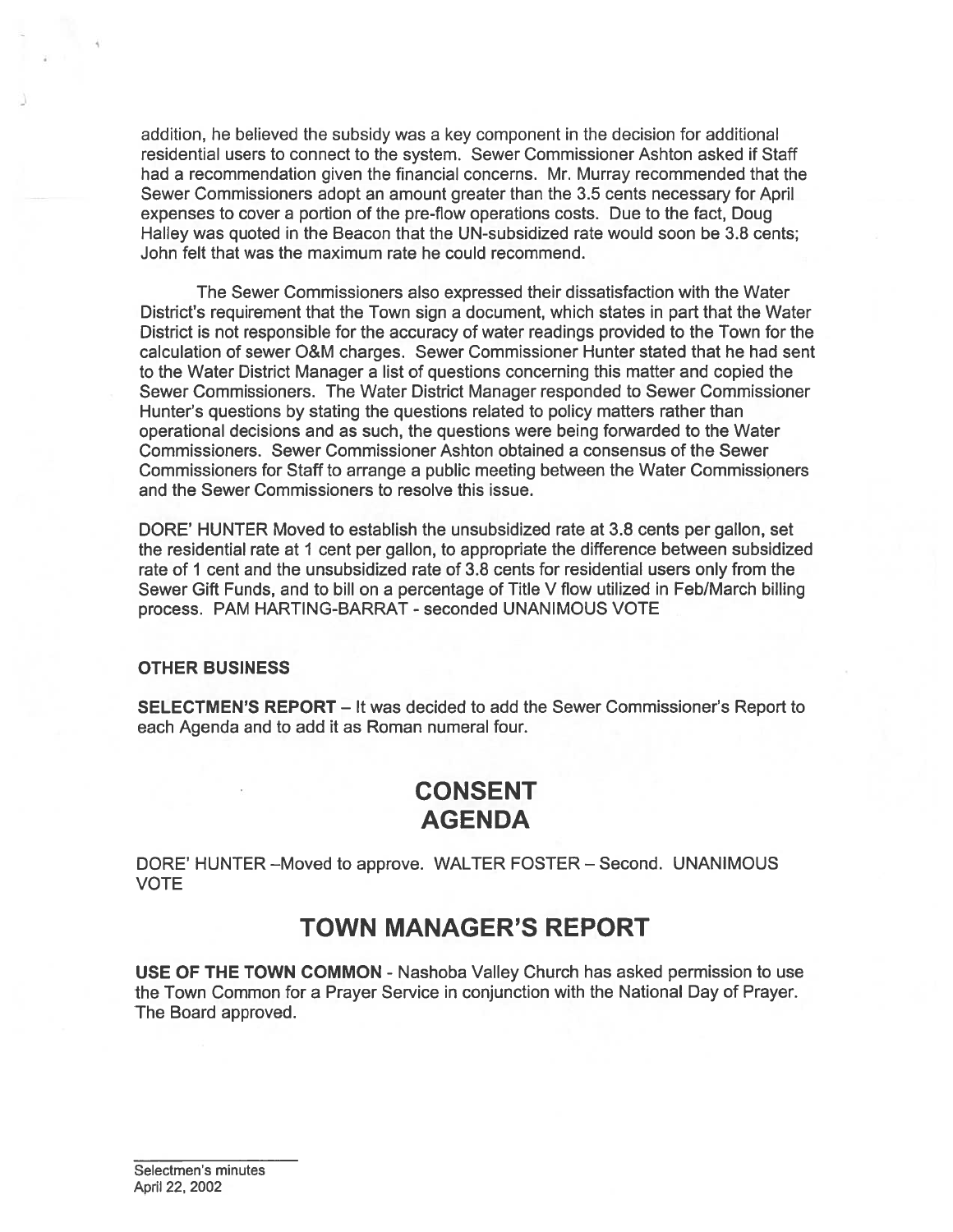# EXECUTIVE SESSION

PAM HARTING-BARRAT — Moved to go into Executive Session to discuss LITIGATION STRATEGY - PETER ASHTON - SECOND. The Board will only return to open session to adjourn. Roll Call taken by the Clerk, All Ayes.

Christine Joyce Clerk Clerk Clerk

Recording Clerk

Date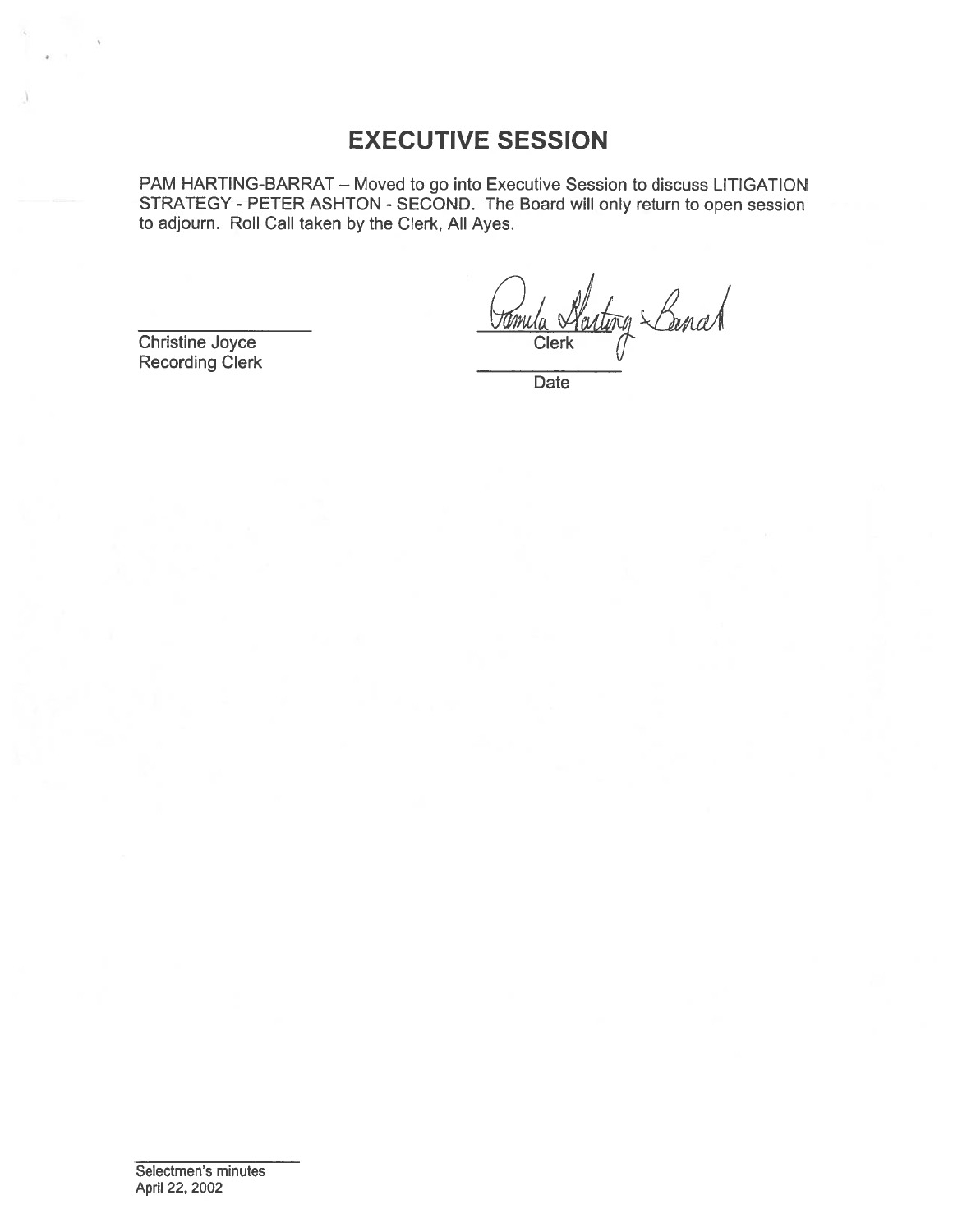April 19, 2002

TO: Board of Selectmen/Sewer Commissioners

FROM: Peter Ashton, Chairman

4 I

SUBJECT: Selectmen and Sewer Commissioners Report

# APRIL 22, 2002 THE MEETING BEGINS AT 7:00 P.M.

BOARD REORGANIZATION — The Board will vote to Reorganize for the upcoming Year.

I. CITIZEN'S CONCERNS

## II. PUBLIC HEARINGS & APPOINTMENTS

- 1. 7:05 DANIELA'S TOCORITO, INC. 208 MAIN STREET, STORE 7B Enclosed <sup>p</sup>lease find applications and staff comment with regar<sup>d</sup> to Daniela's Tocorito reques<sup>t</sup> for <sup>a</sup> full liquor license at the above location.
- 2. 7:15 NICHOLAS ZAVOLAS 45 MARTIN STREET SEWER HOOK-UP Enclosed Please find materials in the subject regard for Board review.
- 3. 7:45 MAKAHA RESTAURANT Enclosed <sup>p</sup>lease find materials in the subject regard for Board discussion relative to <sup>a</sup> formal disciplinary hearing.
- 4. 8:15 DRINKS AND COMPANY INC. —11 SPRUCE STREET LIQUOR LICENSE TRANSFER APPLICATION — Enclosed <sup>p</sup>lease flnd materials for the transfer of an All Alcohol Package Store from Acton Beverage, Inc. to Drink's and Company, mc, along with Staff comment for Board review.

### III. SELECTMEN'S BUSINESS

5. ACTON LIONS CLUB FAIR — Enclosed <sup>p</sup>lease find <sup>a</sup> reques<sup>t</sup> from the Lion's Club to hold their Annual Town Fair on the School Street Fields on June 24-June 30th. The Recreation Director and staff have submitted comments and recommendations for Board review.

6. 9 HOSMER STREET — SPEED ZONE SIGN — Enclosed please find staff comment regarding the reques<sup>t</sup> to move <sup>a</sup> Speed Zone Sign located on Hosmer Street for Board consideration.

7. EDC BROCHURE — Enclosed <sup>p</sup>lease find the EDC Brochure for Board consideration.

8. PROPOSED BOARD OF SELECTMEN'S MEETING SCHEDULE - Enclosed please find the E-Mails to and from staff for Board consideration.

### 9. SETTING APRIL O&M SEWER RATE

10. OTHER BUSINESS